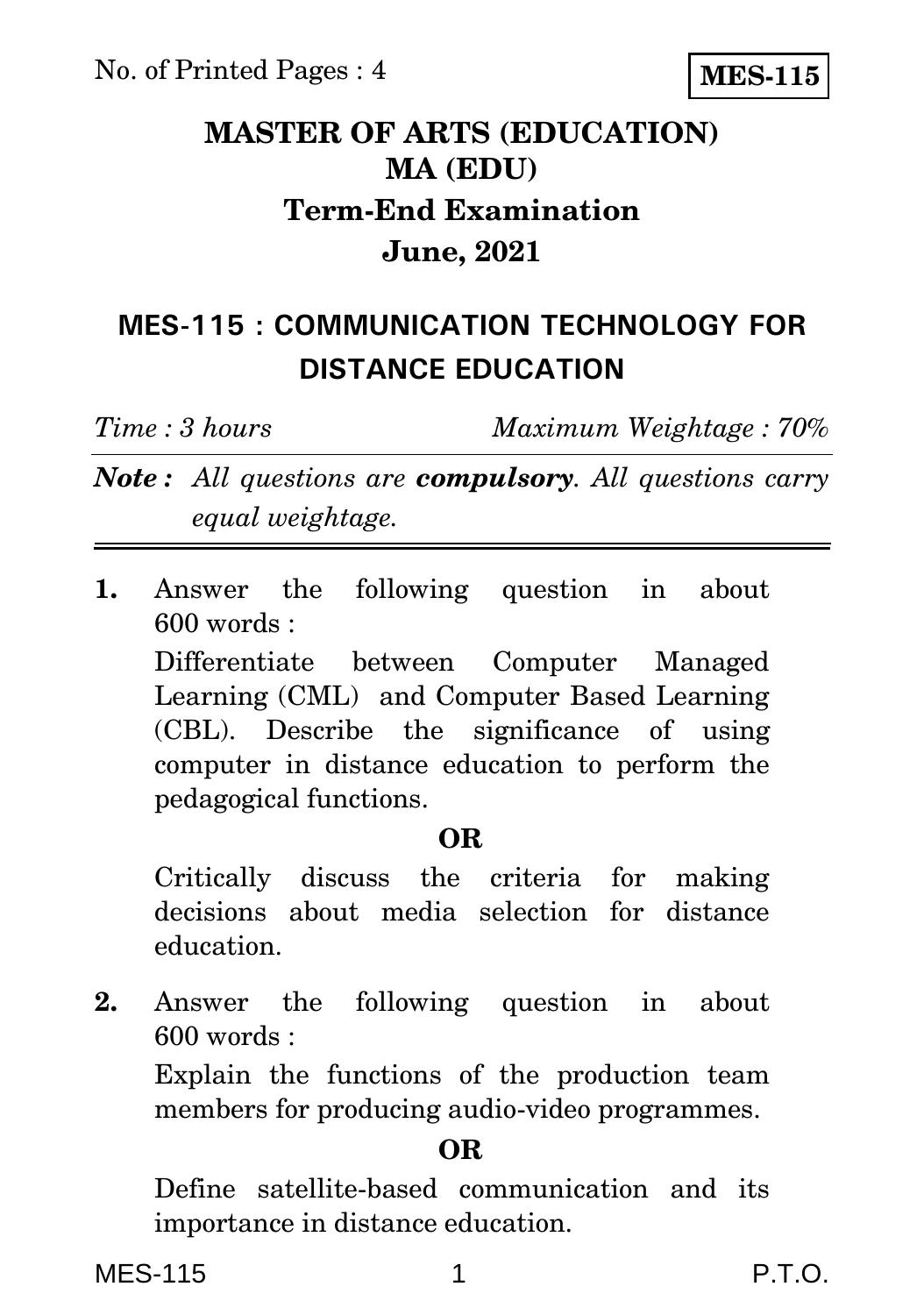- **3.** Answer any *four* of the following questions in about 150 words each :
	- (a) Explain the role of communication in distance education.
	- (b) What are the strengths and weaknesses of video cassettes ?
	- (c) Mention the major stages in writing for an educational programme.
	- (d) Write a short note on Shooting Plan.
	- (e) Differentiate between Teletext and Video text.
	- (f) Discuss technologies for people with disability.
- **4.** Answer the following question in about 600 words :

Describe the process of organising a teleconferencing session using a two-way audio and one-way video system.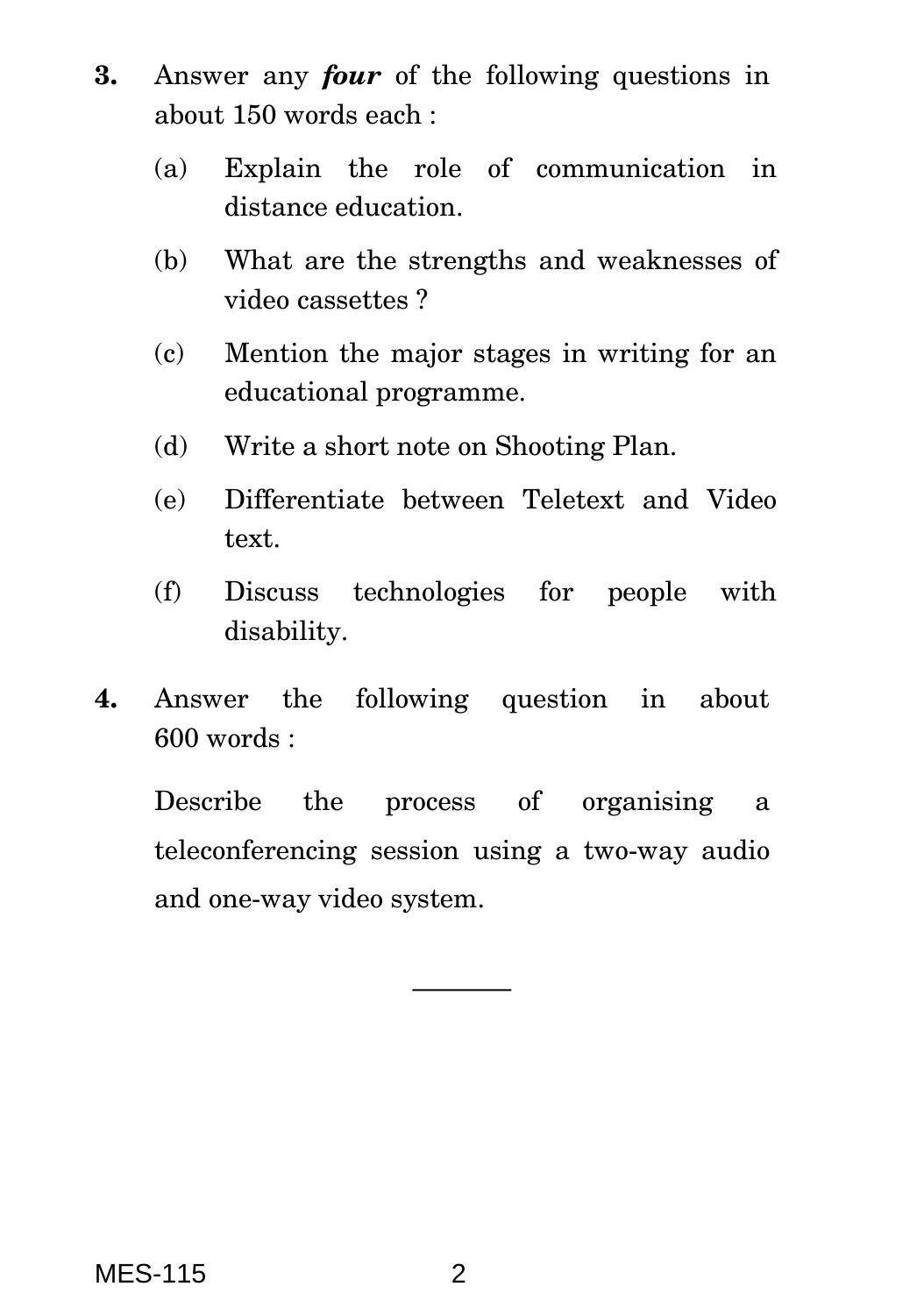## एम.ई.एस.-115

एम.ए. (शिक्षा) एम.ए. (ई.डी.यू.) सत्रांत परीक्षा जून, 2021

# एम.ई.एस.115: दूर शिक्षा हेतु संचार प्रौद्योगिकी

समय : 3 घण्टे

अधिकतम भारिता : 70%

नोट : सभी प्रश्न अनिवार्य हैं । सभी प्रश्नों की भारिता समान है ।

निम्नलिखित प्रश्न का उत्तर लगभग 600 शब्दों में दीजिए:  $\mathbf{1}$ . कंप्यटर प्रबंधित अधिगम (सी.एम.एल.) तथा कंप्यूटर आधारित अधिगम (सी.बी.एल.) में अन्तर स्पष्ट कीजिए । शिक्षाशास्त्रीय प्रकार्यों के निष्पादन हेतु दरस्थ शिक्षा में कंप्यूटर के उपयोग के महत्त्व का वर्णन कीजिए ।

अथवा

दुरस्थ शिक्षा हेतु मीडिया चयन के विषय में निर्णयन के मानकों की समीक्षात्मक चर्चा कीजिए ।

निम्नलिखित प्रश्न का उत्तर लगभग 600 शब्दों में दीजिए:  $2.$ ऑडियो-वीडियो कार्यक्रमों के निर्माण में उत्पादन दल सदस्यों के प्रकार्यों की व्याख्या कीजिए ।

#### अथवा

उपग्रह-आधारित संचार तथा दूरस्थ शिक्षा में इसके महत्त्व को परिभाषित कीजिए ।